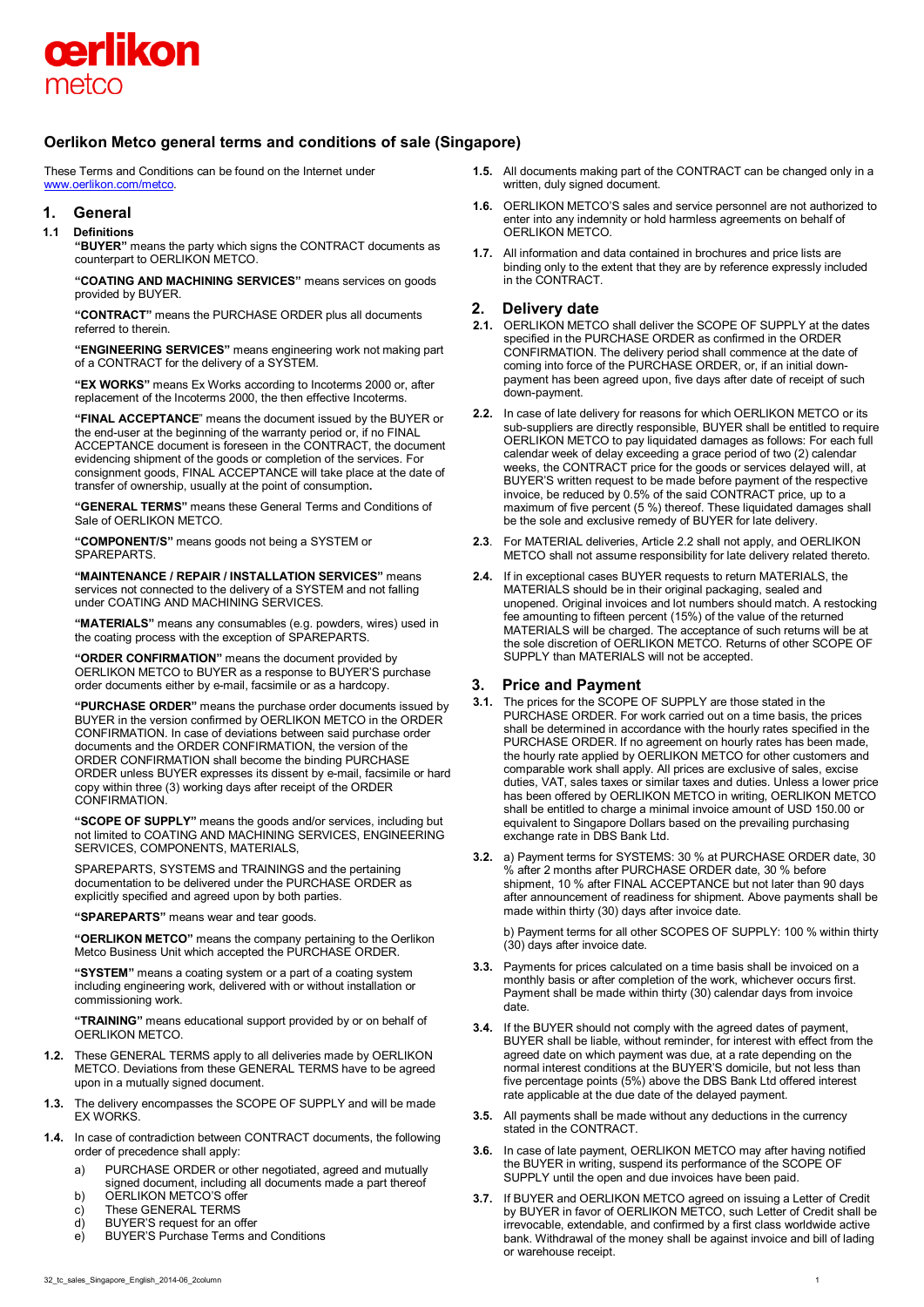

# **4. Intellectual Property**

- **4.1.** BUYER shall provide the technical documentation (e.g. up-to-date drawings, descriptions, charts, instructions) which is necessary for the delivery of the SCOPE OF SUPPLY and is specified in the CONTRACT. BUYER confirms that BUYER is fully authorized to use (or have used) the technical documentation provided to OERLIKON METCO for the performance of the SCOPE OF SUPPLY by OERLIKON METCO or its sub-suppliers, respectively. In case BUYER would not be authorized to order said performance from OERLIKON METCO without violation of intellectual property rights of third parties, or if such right should be challenged, BUYER shall inform OERLIKON METCO without any delay. In this case, OERLIKON METCO shall stop the work until the approvals needed for the performance have been obtained.
- **4.2.** OERLIKON METCO shall not use technical documentation received from BUYER for any purpose other than to fulfill the CONTRACT.
- **4.3.** Any know-how, inventions, patents or copyrights or the like belonging to or provided by OERLIKON METCO and used for or developed in the course of the fulfillment of the CONTRACT by OERLIKON METCO shall remain OERLIKON METCO'S property, and no ownership shall be transferred to BUYER with respect to such know-how, inventions, patents and copyrights, independent of the hardware on which such know-how, inventions, patents or copyrights is made available (machinery, paper, electronic medium, etc.). However, BUYER shall be granted a limited right to use such know-how, invention, patents, copyright or the like for the operation, maintenance and repair of the SCOPE OF SUPPLY on a non-exclusive basis, which right shall **not** include the use of the said intellectual property for the reproduction of the SCOPE OF SUPPLY or parts thereof. If the SCOPE OF SUPPLY consists of ENGINEERING SERVICES, BUYER shall be permitted to use, on a non-exclusive basis, the documentation received for the purpose described in the PURCHASE ORDER. In case of doubt, ENGINEERING SERVICES provided for the development of a SYSTEM or COATING AND MACHINING SERVICES shall be deemed to be made available for the procurement of such goods or services from OERLIKON METCO.
- 4.4. a) OERLIKON METCO warrants that the SCOPE OF SUPPLY and any part thereof, in the particular form sold by OERLIKON METCO, shall not infringe any intellectual property rights of third parties. In the event of any patent infringement relating to the said SCOPE OF SUPPLY, OERLIKON METCO may, in its sole discretion, procure the right to use the SCOPE OF SUPPLY without impairing its suitability, or modify or replace it so that it is rendered non-infringing. The obligations of OERLIKON METCO set forth herein are contingent upon (i) OERLIKON METCO receiving prompt written notice from BUYER of such infringement; (ii) OERLIKON METCO receiving assistance from BUYER in the defense; and (iii) the right of OERLIKON METCO to settle or defend.

b) This obligation of OERLIKON METCO shall not apply to (i) the SCOPE OF SUPPLY or part thereof which has been manufactured according to BUYER'S design, (ii) services performed by using BUYER'S documentation, (iii) the use of the SCOPE OF SUPPLY or any part thereof in conjunction with any other product in a combination not furnished by OERLIKON METCO as part of the SCOPE OF SUPPLY, (iv) products fabricated by using the SCOPE OF SUPPLY. As to any such equipment, service, product, part or use in such combination, OERLIKON METCO assumes no liability whatsoever for infringement of intellectual property rights of third parties, and BUYER shall indemnify OERLIKON METCO against any respective infringement claims. OERLIKON METCO shall co-operate with BUYER in the same manner as required by OERLIKON METCO under 4.4 a) (i) to (iii) herein above.

**4.5.** OERLIKON METCO'S copyrighted material shall not be copied by BUYER except for archiving purposes or to replace a defective copy.

# **5. Installation and site Preparation**

- **5.1.** If installation services are a part of the SCOPE OF SUPPLY, it is the responsibility of the BUYER to prepare the site environmentally and to provide the required services, electrical wiring and conduit, dry compressed air and piping, gas supply and piping, tools for installation, water drain, permits, including work permits, licenses, approvals, etc. as well as whatever is required to uncrate and move the equipment into its location.
- **5.2.** BUYER also undertakes to maintain the facilities, upon which OERLIKON METCO'S personnel maybe required to enter, in a safe condition, and to comply with all applicable laws, statutes and regulations governing workplace health and safety, and to give OERLIKON METCO'S personnel all instructions necessary. OERLIKON METCO shall make sure that its personnel will follow all instructions reasonably made by BUYER. The same applies vice versa in case BUYER'S personnel have to enter upon OERLIKON METCO'S facilities.

**5.3.** BUYER'S failure to comply with the obligations stated in Articles 5.1 and 5.2 above shall entitle OERLIKON METCO to either stop rendering its services, and/or postpone the delivery terms, and/or ask for additional charges for the lost time of its service personnel, such time to be calculated and charged in accordance with Articles 3.1 and 3.3 herein above.

# **6. Warranty**

Articles 6.1 through 6.7 contain specific warranties referring to various SCOPES OF SUPPLY. Only the warranty provision(s) referring to a specific SCOPE OF SUPPLY shall apply.

## **6.1. SYSTEMS and COMPONENTS**

OERLIKON METCO shall remedy any defect resulting from faulty materials or faulty workmanship. To the extent OERLIKON METCO is responsible for the design the same obligation applies to defects resulting from faulty design. If requested to do so by BUYER in writing, and as BUYER'S sole and exclusive remedy, OERLIKON METCO agrees to, at its sole option, either repair or replace the faulty parts of the SCOPE OF SUPPLY, or supply BUYER with non-defective SCOPE OF SUPPLY or part thereof. These remedies shall be provided for the defects notified to OERLIKON METCO during the warranty period under the conditions defined in Article 6.9 herein below and are granted for twelve (12) months.

# **6.2. MATERIALS**

OERLIKON METCO warrants that when dispatched from OERLIKON METCO'S factory, all MATERIALS meet the specifications described in the respective product data sheet. If requested to do so by BUYER in writing, and as BUYER'S sole and exclusive remedy, OERLIKON METCO agrees to replace, at OERLIKON METCO'S own cost, any MATERIALS which do not meet the specifications described in the said product data sheet or which have been specifically agreed upon in the CONTRACT. These remedies shall be provided for the defects notified to OERLIKON METCO during the warranty period under the conditions defined in Article 6.9 herein below and are granted for two (2) months.

## **6.3. COATING AND MACHINING SERVICES**

OERLIKON METCO shall remedy any defect resulting from not using the materials specified, or from faulty workmanship. OERLIKON METCO assumes no warranty or representation regarding the fitness of the coating or machining applied for the purpose for which the coated goods are intended to be used. If requested to do so by BUYER in writing, and as BUYER'S sole and exclusive remedy, OERLIKON METCO shall at its sole option repair the defective coating or machining or remove and reprocess it. These remedies shall be provided for the defects notified to OERLIKON METCO during the warranty period under the conditions defined in Article 6.9 herein below and are granted for six (6) months.

# **6.4. MAINTENANCE / REPAIR / INSTALLATION SERVICES**

OERLIKON METCO'S obligations consist of using proper care and skill in performing the work described in the CONTRACT and, if parts (SPAREPARTS or other parts) are supplied by OERLIKON METCO in connection with such SERVICES, to deliver parts, which are free of defects. If requested to do so by BUYER in writing, and as BUYER'S sole and exclusive remedy, OERLIKON METCO shall re-do any faulty service work at its own cost. Defects resulting from insufficient or inappropriate documentation delivered by BUYER shall be remedied at BUYER'S cost. These remedies shall be provided for the defects notified to OERLIKON METCO during the warranty period under the conditions defined in Article 6.9 herein below and are granted for six (6) months.

# **6.5. SPAREPARTS**

OERLIKON METCO shall remedy any defect resulting from faulty materials or faulty workmanship. If requested to do so by BUYER in writing, and as BUYER'S sole and exclusive remedy, OERLIKON METCO agrees to, at its sole option, either repair or replace the faulty SPAREPARTS, or supply BUYER with non-defective SPAREPARTS. These remedies shall be provided for the defects notified to OERLIKON METCO during the warranty period under the conditions defined in Article 6.9 herein below and are granted for twelve (12) months except as otherwise agreed upon in the CONTRACT or as can normally be expected for such types of SPAREPARTS and the specific use, whichever time period is the shortest.

## **6.6. ENGINEERING SERVICES**

OERLIKON METCO'S obligations consist of using proper care and skill in performing the work described in the CONTRACT. However, OERLIKON METCO does not provide any warranty for successful achievement of the results envisaged in the CONTRACT. If requested to do so by BUYER in writing, and as BUYER'S sole and exclusive remedy, OERLIKON METCO shall re-do any faulty service work at its own cost. These remedies shall be provided for the faults notified to OERLIKON METCO during the warranty period under the conditions defined in Article 6.9 herein below and are granted for six (6) months.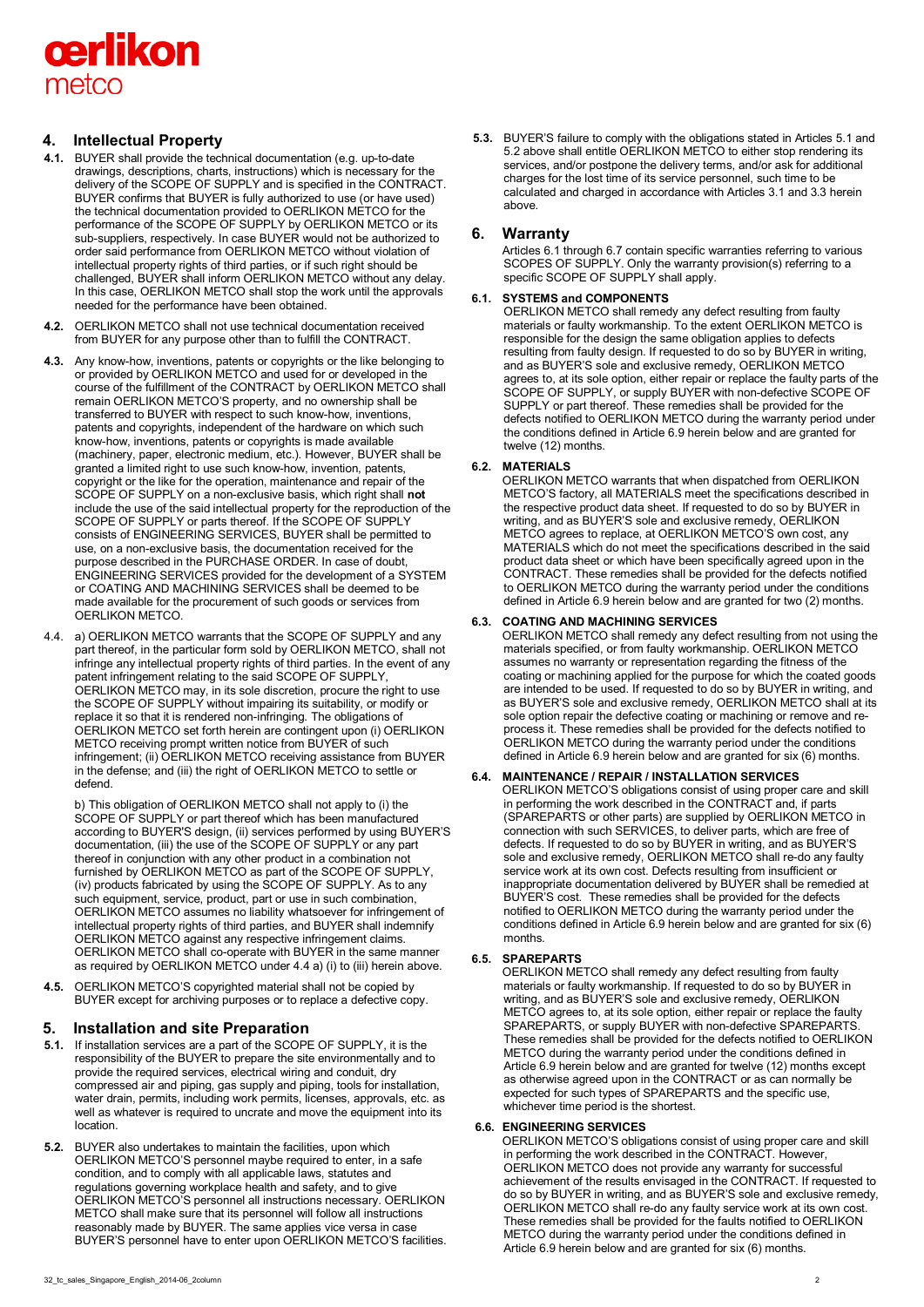# cerlikon metco

# **6.7. TRAINING**

OERLIKON METCO'S obligations consist of using proper care and skill in performing the training. OERLIKON METCO shall assume liability regarding correctness of the content communicated, orally or in writing, only to the extent that damages resulting from TRAINING are based on OERLIKON METCO'S gross negligence or willful misconduct.

## **6.8. Performance Guarantee**

Unless explicitly specified in the CONTRACT, OERLIKON METCO shall not provide performance guarantees. If a performance guarantee has been agreed upon, it shall be fulfilled if the guaranteed values have been reached in a performance test, or, if no such test has been agreed upon, if the SCOPE OF SUPPLY goes into commercial operation. OERLIKON METCO'S liability for not reaching the guaranteed values, although the pre-conditions for which the BUYER or the end-user are responsible have been fulfilled, shall be limited to liquidated damages amounting to maximum ten percent (10 %) of the CONTRACT price for all SCOPE OF SUPPLY, except for SYSTEMS, for which OERLIKON METCO'S liability shall be limited to liquidated damages amounting to maximum five percent (5%) of the CONTRACT PRICE.

#### **6.9. General Conditions applicable to OERLIKON METCO'S Warranty a) Place where Warranty Work is executed**

OERLIKON METCO reserves the right to require that the BUYER or the end-user returns the SCOPE OF SUPPLY or parts thereof to OERLIKON METCO'S production facility to provide proper warranty service. Regarding SYSTEMS, OERLIKON METCO shall use its best efforts to perform the warranty work at BUYER'S or end-user's facility, and as soon as reasonably practicable after receipt of written notification by the BUYER or the end-user. In case OERLIKON METCO requires that the BUYER or end-user returns the SYSTEM or part thereof to OERLIKON METCO'S facilities, OERLIKON METCO shall reimburse BUYER or enduser solely the costs paid for sea or land transportation, with the exclusion of any internal costs. Regarding COATING AND MACHINING SERVICES, OERLIKON METCO shall bear the costs for the corresponding repair or reprocessing work which occurs outside its works if it is not possible to carry out such repairs or reprocessing work in OERLIKON METCO'S works, or if this would involve unreasonable expenses. Such costs shall be borne to the extent that they are reasonable under the circumstances prevailing, and provided BUYER or end-user has obtained OERLIKON METCO'S prior written approval.

#### **b) Start of Warranty Period**

Unless otherwise agreed upon in writing, the warranty period for SYSTEMS, COMPONENTS, and MAINTENANCE / REPAIR / INSTALLATION SERVICES starts at the date of FINAL ACCEPTANCE of the respective SCOPE OF SUPPLY, in any case not later than 90 days after announcement of readiness for shipment in case of delivery of goods, or completion of the services. FINAL ACCEPTANCE shall not be deferred due to minor defects. For MATERIALS, COATING AND MACHINING SERVICES and SPARE PARTS the warranty period starts at the date of delivery EX WORKS.

# **c) Early termination of Warranty Period**

The warranty periods stipulated in 6.1 through 6.7 above shall terminate if BUYER or a third party undertakes inappropriate or improper modification or repairs, or if the BUYER, in case of a defect, does not as soon as reasonably possible take all appropriate steps to mitigate damages and to notify OERLIKON METCO in writing of its obligation to remedy such defect.

#### **d) Maximum Warranty Period**

Any warranty period (including but not limited to new warranty periods for replaced, or repaired goods, or repeated services, and including cases when commencement of the warranty period is deferred, etc.) shall expire after adding half of the number of months of the original warranty period.

#### **e) Deliveries to Medical Industry**

If the SCOPE OF SUPPLY is delivered for use in the medical industry such as but not limited to (i) COATING AND MACHINING SERVICES applied on medical devices, (ii) SYSTEMS, COMPONENTS, SPARE PARTS, MATERIALS used for the production of medical devices, (iii) MAINTENANCE/REPAIR/INSTALLATION SERVICES on SYSTEMS etc. as mentioned under (ii) herein before - OERLIKON METCO shall not assume any liability for biocompatibility, sterility or other requirements typically asked for in the medical industry. BUYER shall indemnify and hold OERLIKON METCO harmless from any and all claims made by third parties against OERLIKON METCO and shall make sure that BUYER'S insurance carriers shall waive their right of subrogation against OERLIKON METCO.

## **f) Exclusion from OERLIKON METCO'S Warranty**

Excluded from OERLIKON METCO'S warranty and liability for defects are all deficiencies which cannot be proved to have their origin in bad material, faulty design (if applicable), or poor workmanship, e.g. for deficiencies resulting from normal wear and tear, improper maintenance, failure to observe the operating instructions or deficiencies resulting from other reasons beyond OERLIKON METCO'S control, including damages caused by erosion, corrosion or cavitation. Replaced parts shall become the property of OERLIKON METCO.

The BUYER or end-user shall at its own expense arrange for any dismantling and reassembly of equipment other than the dismantling and reassembly of the equipment pertaining to the SCOPE OF SUPPLY, to the extent that this is necessary to remedy the defect.

Total liquidated damages as described under Articles 2.2 and 6.8 above shall be limited to ten percent (10 %) of the CONTRACT Price.

OERLIKON METCO MAKES NO WARRANTY OR REPRESENTATION TO THE SCOPE OF SUPPLY OTHER THAN AS SPECIFIED IN THIS SECTION. ALL OTHER WARRANTIES, EXPRESS OR IMPLIED INCLUDING BUT NOT LIMITED TO THE IMPLIED WARRANTIES OF MERCHANTABILITY AND FITNESS FOR A PARTICULAR PURPOSE, ARE HEREBY DISCLAIMED.

## **6.10. Hazard Warning Responsibility**

BUYER and OERLIKON METCO acknowledge that each have respective obligations with respect to maintaining compliance with all safety and health related regulations concerning SCOPE OF SUPPLY. BUYER is familiar with the SCOPE OF SUPPLY and acknowledges its separate and independent knowledge of such risks, which are known in BUYER'S industry. BUYER shall maintain compliance with all safety and health related governmental requirements concerning SCOPE OF SUPPLY and shall take all reasonable and practical steps to inform, warn, and familiarize its employees, agents, contractors, and customers with all hazards associated therewith, including handling, shipment, storage, use, and disposal. BUYER assumes as to its employees, independent contractors, and subsequent purchasers of the SCOPE OF SUPPLY sold hereunder, all responsibility for all such necessary warnings or other precautionary measures. BUYER shall defend at its own expense, indemnify fully and hold harmless OERLIKON METCO and its parents, subsidiaries, and affiliates and its and their agents, officers, directors, employees, representatives, successors, and assigns from and against any and all liabilities, losses, damages, demands, claims, penalties, fines, actions, suits, legal, administrative or arbitration proceedings, judgments of any jurisdiction, costs and expenses (including, but not limited to, attorney's fees and related costs) arising out of or in any manner related to BUYER'S failure to provide necessary warnings or other precautionary measures in connection with the SCOPE OF SUPPLY sold hereunder.

# **7. Overall Limitation of Liability**

NOTWITHSTANDING ANYTHING TO THE CONTRARY IN THE CONTRACT, INCLUDING ALL DOCUMENTS MAKING PART THEREOF AND TO THE MAXIMUM EXTENT PERMITTED BY LAW, IN NO EVENT SHALL OERLIKON METCO BE LIABLE TO THE BUYER OR ITS CUSTOMER FOR ANY INDIRECT, PUNITIVE, SPECIAL, INCIDENTAL OR CONSEQUENTIAL DAMAGES IN CONNECTION WITH THE CONTRACT, INCLUDING BUT NOT LIMITED TO, LOSS OF PROFITS OR INTERRUPTION OF PRODUCTION, LOSS OF OPPORTUNITY OR BUSINESS, DELAY IN DELIVERY (EXCEPT AS EXPRESSLY PROVIDED IN ARTICLE 2.2 HEREOF), OR CLAIMS BY THE BUYER'S CUSTOMER FOR SUCH DAMAGES, WHETHER SUCH LIABILITY IS BASED ON CONTRACT, INDEMNITY, TORT (INCLUDING NEGLIGENCE), STATUTE OR ANY OTHER BASIS OF LEGAL LIABILITY. THE REMEDIES OF BUYER SET FORTH HEREIN ARE EXCLUSIVE, AND OERLIKON METCO'S LIABILITY WITH RESPECT TO ANY CONTRACT OR SALE OR ANYTHING DONE IN CONNECTION THEREWITH, WHETHER IN CONTRACT, TORT (INCLUDING NEGLIGENCE), UNDER ANY WARRANTY, STRICT LIABILITY OR OTHERWISE SHALL NOT EXCEED 100% OF THE PRICE OF THE CONTRACT, UNLESS CLAIMS ARISE DIRECTLY FROM GROSS NEGLIGENCE OR WILLFUL MISCONDUCT OF OERLIKON METCO.

# **8. Export and other Governmental Documents**

- **8.1**. OERLIKON METCO undertakes to provide the documents required by the authorities at OERLIKON METCO'S place for the manufacturing and transportation EX WORKS of the SCOPE OF SUPPLY.
- **8.2**. BUYER undertakes to provide all other documents required, e.g. documents required by an authority at BUYER'S or BUYER'S customer's place, or the place where the SCOPE OF SUPPLY will be used.
- **8.3.** OERLIKON METCO, BUYER and BUYER'S customer shall support each other without undue delay if one party needs information or documentation required by any authority, if such information or documentation can be delivered easier by one of the other parties than the required party.